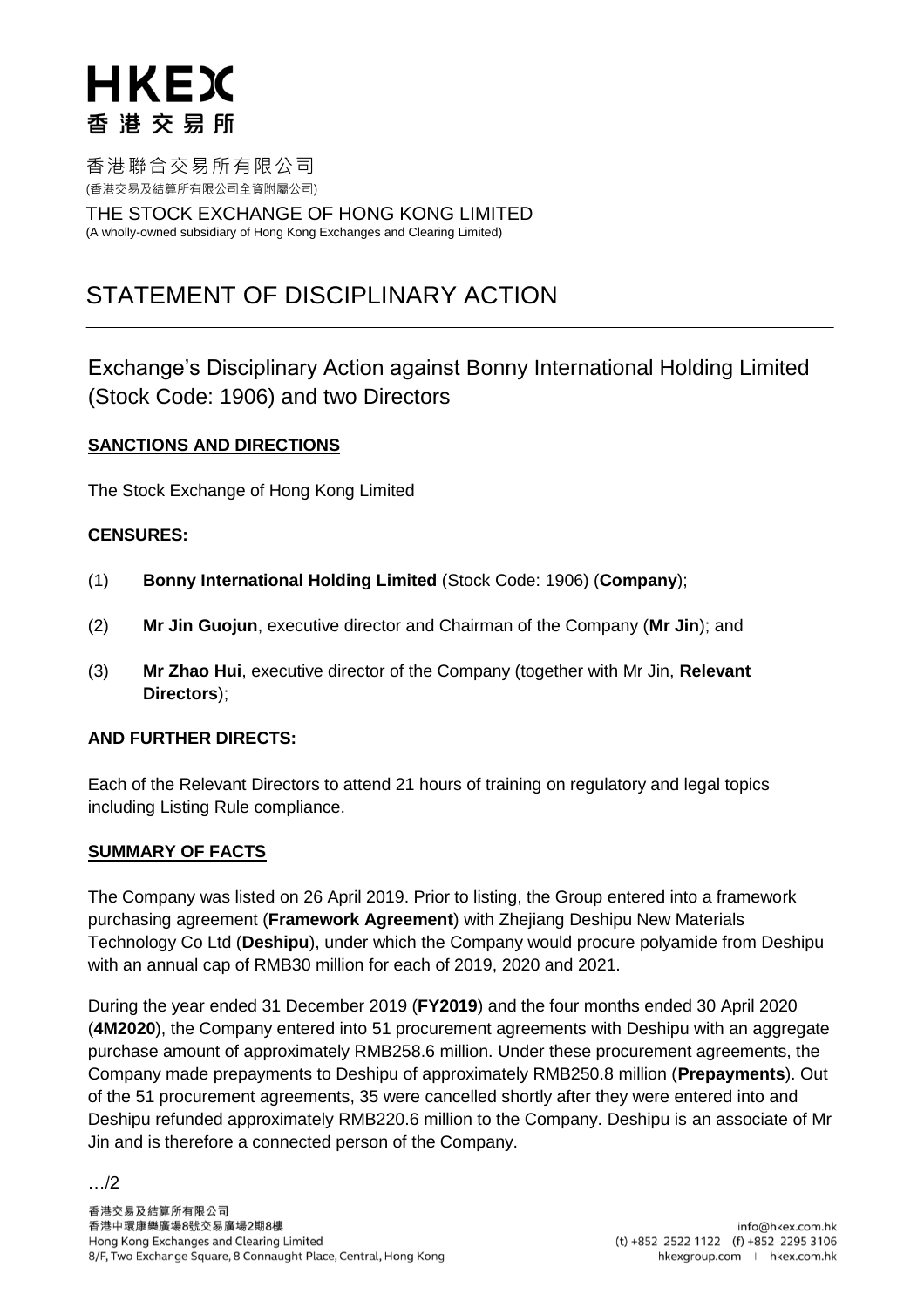The Company had exceeded the annual caps for 2019 and 2020 in breach of Rule 14A.54. In an announcement dated 11 May 2020, the Company admitted the breach which arose from a mistaken belief of the management that only completed purchases (ie excluding cancelled orders) would be counted towards the annual cap.

According to the Company, the Prepayments were considered trade receivables made in the ordinary course of business and commercial decisions made in the financial interests of the Company, and as such were not advances or financial assistance made to Deshipu.

However, under the Rules, the Prepayments constituted advances to an entity and discloseable and connected transactions on the following basis:

(1) The amount of prepayments made was significant. The Company had made nearly full prepayments for the purchase orders placed with Deshipu but only completed at most 40 per cent of the orders.

| <b>Orders with</b><br><b>Deshipu</b> | <b>Before Listing</b> |         |         | <b>Post Listing</b> |        |
|--------------------------------------|-----------------------|---------|---------|---------------------|--------|
|                                      | 2016                  | 2017    | 2018    | 2019                | 4M2020 |
|                                      | (RMB '000)            |         |         |                     |        |
| <b>Purchase orders</b>               | 34,900                | 111,320 | 168,571 | 177,600             | 81,000 |
| <b>Completed orders</b>              | 13,922                | 16,589  | 20,932  | 6,343               | 17,400 |
| <b>Prepayments</b>                   | 34,900                | 111,320 | 168,570 | 169,873             | 80,900 |
| <b>Refunds from</b>                  | 12,562                | 95,256  | 131,584 | 164,640             | 56,000 |
| <b>Deshipu</b>                       |                       |         |         |                     |        |

(2) The amounts of purchase orders were significantly larger than the amounts of completed orders based on the historical orders prior to listing:

- (3) There were frequent cancellations of orders and most of the orders were cancelled shortly after the agreements were entered into.
- (4) There was a long period for refund of the unused prepayments. The maximum number of days for refunds by Deshipu was approximately 183 days in FY2019, with a weighted average of 74 days, and 110 days for 4M2020, with a weighted average of 53 days.

The Relevant Directors were involved in and had knowledge of the Prepayments. They neither notified the board of the Prepayments nor took steps to procure the Company's compliance with the Rules.

The members of the board other than the Relevant Directors did not know of the Prepayments until the issue was discovered during the audit of the Company's FY2019 annual results.

The Company did not comply with the announcement, circular, independent shareholders' approval and reporting requirements under Chapters 13, 14 and 14A of the Listing Rules. It also failed to consult with its compliance adviser prior to entering into the procurement agreements during the Fixed Period (as defined in Chapter 3A of the Rules).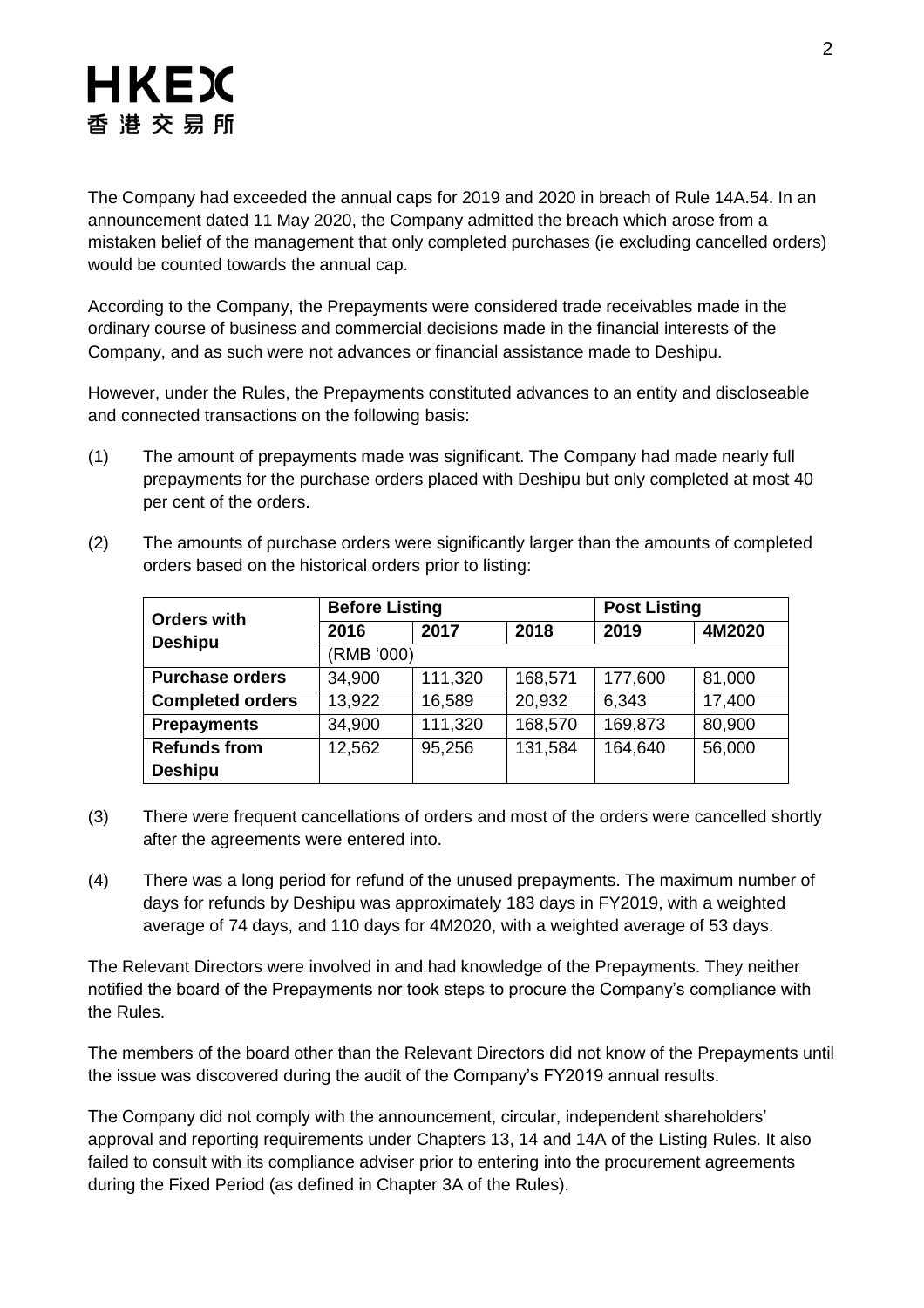The Company and the Relevant Directors do not contest their respective breaches and accept the sanctions imposed upon them by the Listing Committee as set out below.

# **RULE REQUIREMENTS**

Under Rules 13.13 and 13.20, where the relevant advance to an entity exceeds 8 per cent, the Company must announce details of the relevant advance as soon as reasonably practicable. Such information should also be included in the Company's interim or annual report where such circumstances continue to exist at the Company's interim period or annual financial year end.

Under Rules 14.34, 14A.35, 14A.36, 14A.46 and 14A.49, where the transactions exceeded the assets ratio of 5 per cent and amounted to financial assistance, the Company is required to comply with the announcement, circular, (independent) shareholders' approval and reporting requirements for a discloseable and/or connected transaction.

Under Rule 3A.23, the Company (as a newly listed issuer) must consult its compliance adviser on a timely basis when contemplating transactions which might be notifiable or connected transactions during the "Fixed Period" defined in Chapter 3A of the Listing Rules.

Rule 3.08 provides that directors, both collectively and individually, are expected to fulfil duties of skill, care and diligence to a standard at least commensurate with the standard established by Hong Kong law. These duties include applying such degree of skill, care and diligence as may reasonably be expected of a person of his/her knowledge and experience and holding his/her office within the issuer.

Pursuant to the Declaration and Undertaking with regard to Directors in the form set out in Appendix 5B to the Listing Rules (**Undertaking**), each director is required to (i) comply with the Listing Rules to the best of his ability; and (ii) use his best endeavours to procure the Company's compliance with the Listing Rules.

## **LISTING COMMITTEE'S FINDINGS OF BREACH**

The Listing Committee found as follows:

- (1) The Company breached:
	- (a) Rules 13.13 and 13.20 with respect to the advances made to Deshipu;
	- (b) Rules 14.34, 14A.35, 14A.36, 14A.46 and 14A.49 by failing to comply with the announcement, circular, independent shareholders' approval, reporting and annual cap requirements for the Prepayments; and
	- (c) Rule 3A.23 by failing to consult its compliance advisor prior to entering into the procurement agreements with Deshipu during the "Fixed Period" defined in Chapter 3A of the Listing Rules.